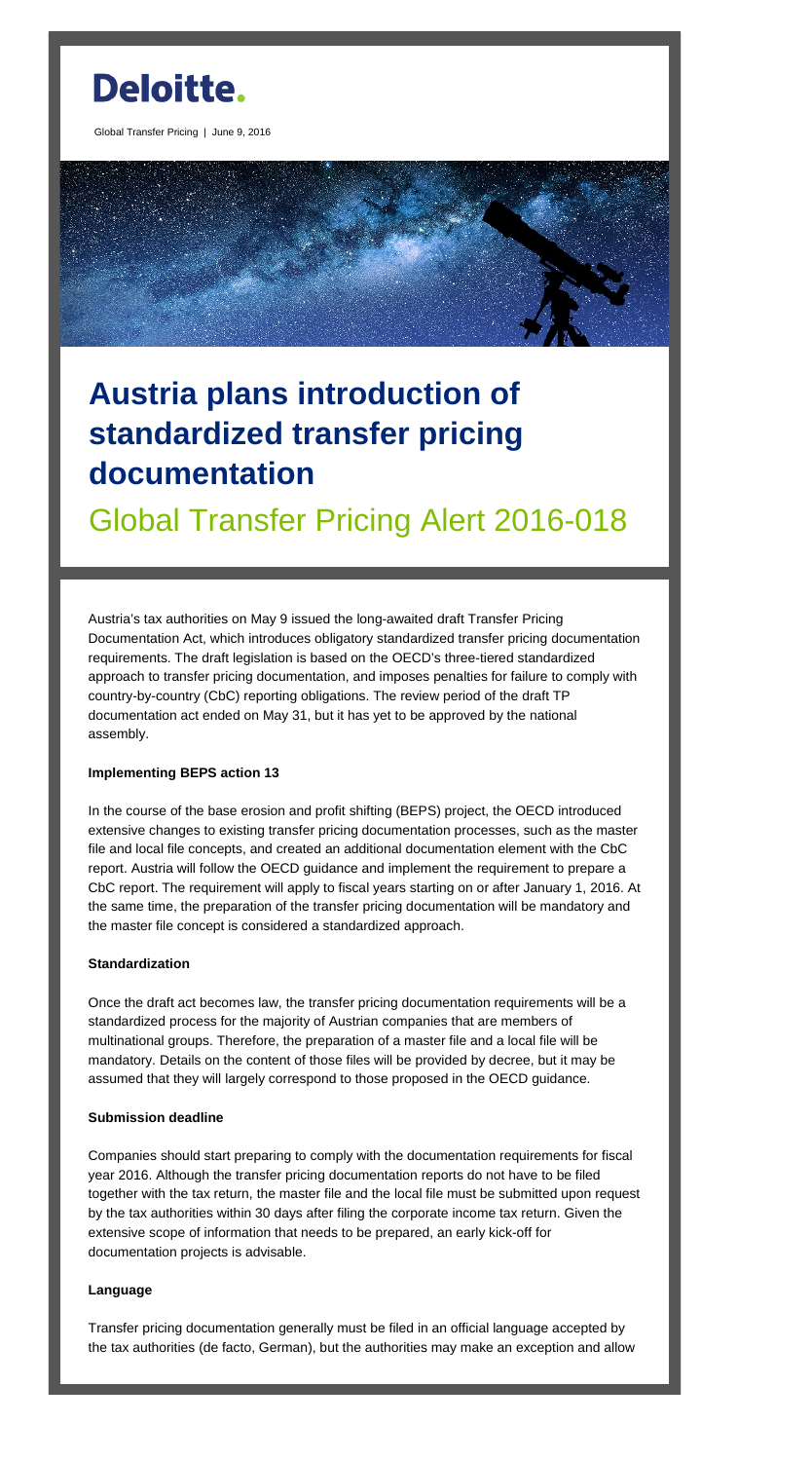documentation to be filed in English to meet the 30-day submission deadline. However, the tax authorities may subsequently request an officially certified translation.

## **CbC Report**

According to the Transfer Pricing Documentation Act, and in line with the OECD guidance, an Austrian resident ultimate parent company must submit a CbC report to the competent tax authority. In addition, an Austrian entity must assume the responsibility to submit the CbC report in exceptional cases even though it is not the ultimate parent company. A similar legislative requirement has been implemented in other countries to ensure the exchange of CbC information between the countries listed in the report, even if the exchange of information with the ultimate parent company's jurisdiction cannot be made legally or factually.

If the ultimate parent company is resident in Austria, the CbC report must be filed for fiscal years starting on or after January 1, 2016. In the case of an Austrian entity assuming the filing responsibility for the foreign ultimate parent company, the CbC report may be submitted for fiscal years starting on or after January 1, 2017. The deadline for electronic submission of CbC reports via "FinanzOnline" is 12 months after the last day of the relevant fiscal year. An ultimate parent company resident in Austria will therefore have to file the CbC report on December 31, 2017, at the latest, provided the fiscal year concurs with the calendar year.

## **Exceptions**

As expected, a threshold for filing a CbC report has been implemented in the amount of EUR 750 million of consolidated group revenue. If the threshold was not exceeded in the preceding fiscal year, the multinational group does not have to prepare CbC documentation in Austria. Regarding the standardized requirements for documentation (i.e., preparation and submission of master file and local file), a member of an international group of companies resident in Austria that generated revenues in the preceding fiscal year below EUR 50 million is exempt from these documentation requirements. However, this threshold can be disregarded if commission revenues generated from foreign affiliated entities amounted to more than EUR 5 million in the preceding year. According to the explanatory notes, this threshold will be introduced to include commissionaire and agent structures, in which revenues are limited to commissions. Regardless of any thresholds, the competent tax authority can request the master file if the ultimate parent company is required to prepare master file documentation according to local legislation. Smaller companies must provide documents to the tax authorities upon request based on general documentation requirements to justify their intercompany pricing.

## **Penalties**

The draft legislation provides for penalties if the CbC report is not filed within the prescribed period, or if data to be submitted is missing or incorrect. Subject to the intentional violation of those requirements, which constitutes a fiscal offense, the penalty can amount up to EUR 80,000. In the case of a grossly negligent violation of the above-mentioned requirements, the penalty can be a maximum of EUR 25,000. According to the explanatory notes to the draft legislation, the Austrian entity will not be fined if a complete and accurate submission of

the documentation is not possible because the entity is missing the required information and lacks the legal means to acquire that information. Negligent submission of incorrect data will not be subject to penalties.

#### **Comments**

The Transfer Pricing Documentation Act is based on the recommendations of the OECD BEPS project and de facto provides for documentation requirements for all Austrian companies that conduct cross-border intercompany transactions. Even though the legislation has not been finalized, enough information regarding thresholds and contents is provided in the draft so that companies that may be affected by the documentation requirements may start the process of preparing the required documentation.